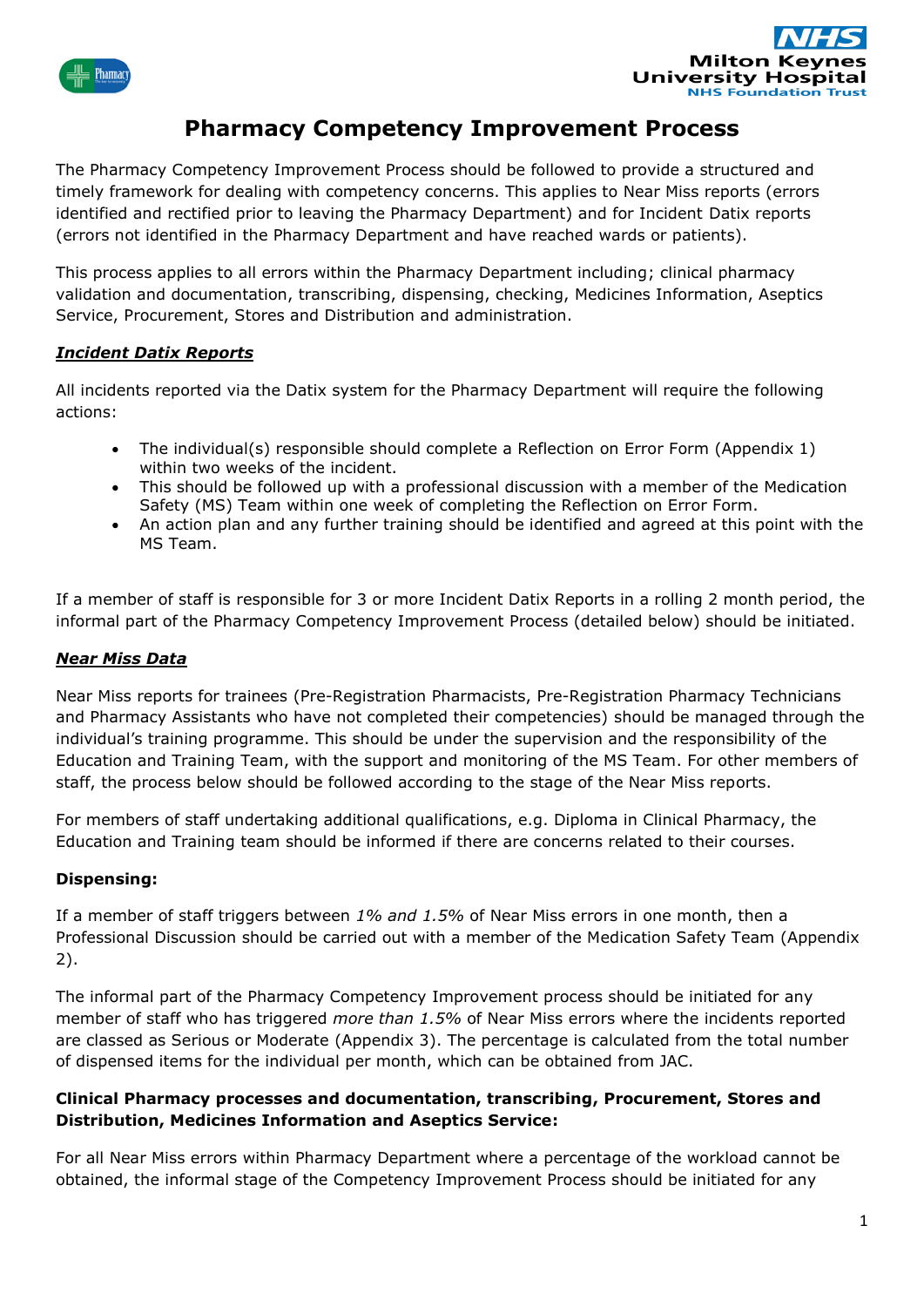member of staff who has 5 or more Near Miss reports (classed as Serious or Moderate) in one calendar month.

If there is a *combined number* of Near Miss reports and Incident Datix Reports of a *total of 5 or more in one month*, then the informal stage of the Competency Improvement process should also be initiated.

## **Informal Competency Improvement Process**

On initiation of this process, a member of the Medication Safety Team should meet with the individual(s) involved to inform them and explain the process. Details of actions and outcomes must be documented using the Pharmacy Competency Improvement Process Form (Appendix 4).

Where the errors have taken place in a specialised area, for example Aseptics Service, a senior member of the team for that area should also be involved in the process and any agreements of actions and targets.

### Stage 1

The following steps should be completed within two weeks of initiation of the process.

| Task                                                                                                             | <b>Responsible</b> |
|------------------------------------------------------------------------------------------------------------------|--------------------|
| Staff member to complete a Global Self-Reflection form                                                           | Staff member/MS    |
| (Appendix 5) for all incidents.                                                                                  | Team               |
| Staff member to read relevant SOP(s) (as agreed with the                                                         | Staff member/MS    |
| Medication Safety Team) and confirm completion within 2                                                          | Team               |
| weeks.                                                                                                           |                    |
| Staff member to document any relevant process depending on                                                       | Staff member/MS    |
| the type(s) of incidents, i.e. Clinical Pharmacy processes and                                                   | Team               |
| documentation, transcribing, dispensing or checking.                                                             |                    |
| Training gaps should be identified and action plan developed if                                                  |                    |
| necessary.                                                                                                       |                    |
| Staff member to discuss with the Medication Safety Team the                                                      | Staff member/MS    |
| implementation aspects of any changes identified.                                                                | Team               |
| The following should also be completed depending on the stage                                                    | Staff member/MS    |
| of errors:                                                                                                       | Team               |
| Dispensing errors - staff member to complete a 100<br>item log.                                                  |                    |
| Transcribing or final checking errors - staff member to<br>٠<br>complete a 50 item log.                          |                    |
| Validation errors - MS team to review the errors and<br>$\bullet$                                                |                    |
| conclude if a professional discussion, clinical screening                                                        |                    |
| test, accompanied ward visits or other form(s) of                                                                |                    |
| evaluation/supervision is needed.                                                                                |                    |
| All other errors - to be agreed with a senior member or<br>$\bullet$<br>manager for the area of incident $(s)$ . |                    |

The Medication Safety Team must inform the relevant Line Manager upon initiation and completion of Stage 1 of the Competency Improvement Process. The Line Manager is not required to take any action at this stage.

If the member of staff is unsuccessful in their first attempt at completing the logs required in Stage 1, then a second attempt is provided. If this is still not completed successfully within two months of first initiation of the process, then consideration should be given to progress to Stage 2. If there are issues with engagement and motivation to carry out all or some of the required steps, then the process should be escalated to Stage 2.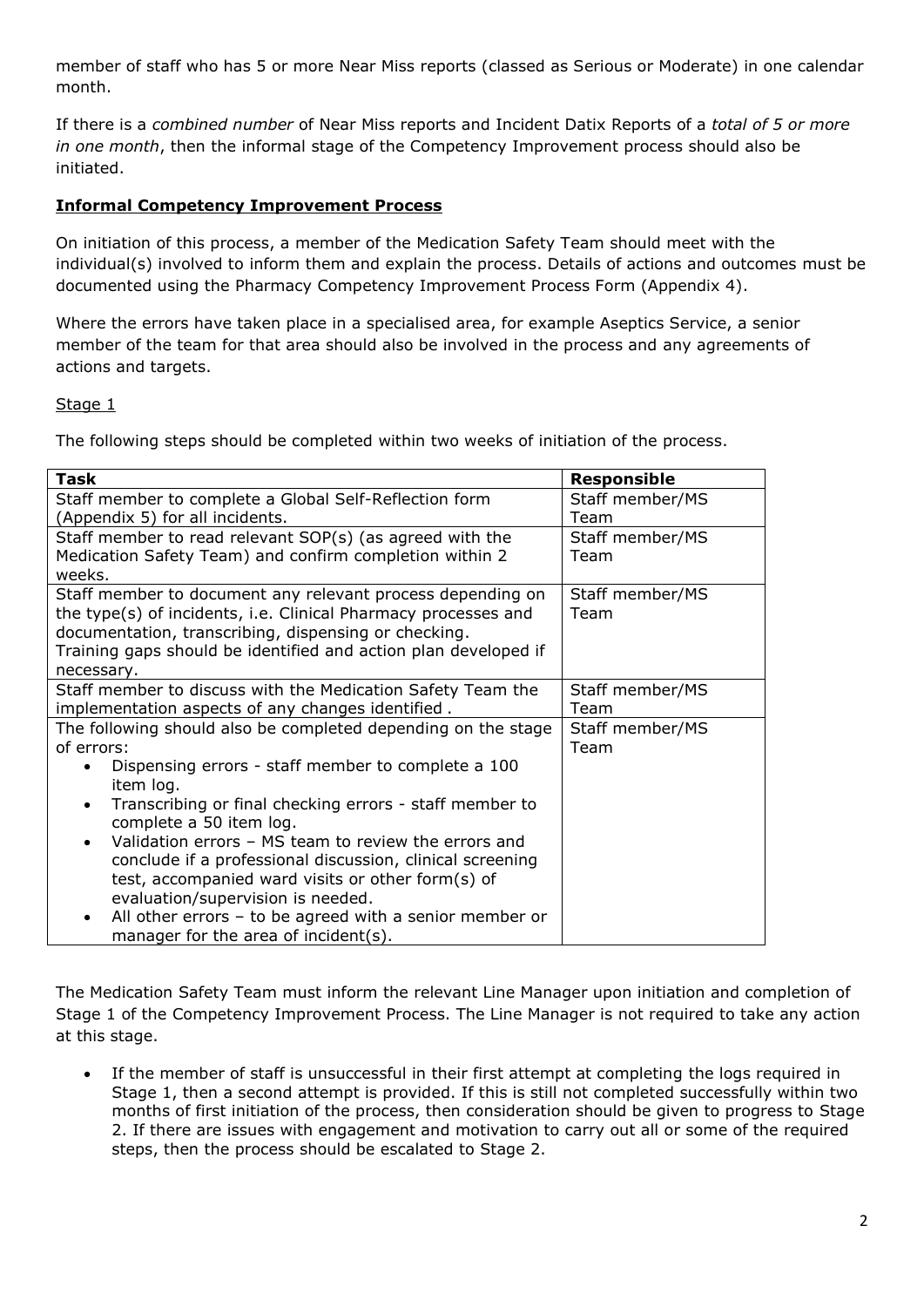- If Stage 1 tasks above are completed successfully, the Medication Safety Team should review the error reports for a period of two months following completion;
	- $\circ$  If no further Incident Datix Reports or triggers for Near Miss reports (as outlined above) are identified, then the individual should be signed off the process.
	- $\circ$  If the individual was responsible for any further Incident Datix Reports or is over the Near Miss threshold, then consideration to progress to Stage 2 of the Competency Improvement Process should be carried out by Medication Safety Team with the involvement of the Line Manager.

For escalation to Stage 2, The Medication Safety Team must consider the following with the Line Manager:

- Themes or trends of reported errors.
- Input from immediate supervisor or Line Manager.
- System failures, i.e. issues with SOPs or IT systems.
- Human factors, to include inattention, poor motivation, carelessness and negligence.
- Personal circumstances.

A decision should then be made if to proceed to Stage 2 or if a more appropriate course of action is identified, for example referring to Staff Health and Wellbeing. All decisions at this stage should be discussed at a Closed Medication Safety Improvement Group Meeting and approved by the Medication Safety Team Manager to ensure consistency and fairness.

### Stage 2

The following steps should be taken according to the stage of errors:

For **dispensing or checking**, logs should be completed as follows:

- 200 items with no errors.
- 2 attempts (maximum)

For **transcribing triggers**, the following should be completed:

- 5 accompanied ward visits with a senior pharmacist or senior pharmacy technician over a one month period.
- Transcribing of 100 items with no errors.
- 2 attempts maximum.

For **Clinical Pharmacy processes and documentation errors**, depending on any identified themes/trends, agreed steps from the options below should be completed within two months:

- 5 accompanied ward visits with a senior pharmacist over a one month period.
- Discharge prescriptions validation of 10 discharge prescriptions with a minimum of 100 items with no errors.
- Clinical screening test.
- Validation of 20 inpatient and 20 outpatient prescriptions with no errors.
- 2 attempts maximum for any of the required steps above.

For **all other errors**, the necessary steps and targets should be agreed with a senior member or manager for the team responsible for the area.

If Stage 2 is completed successfully, the Medication Safety Team should monitor competency over a 3 month probation period. If no Incident Datix Reports or Near Miss threshold breaches were identified during this period, then the process will be complete and the member of staff should be signed off by the Medication Safety Team.